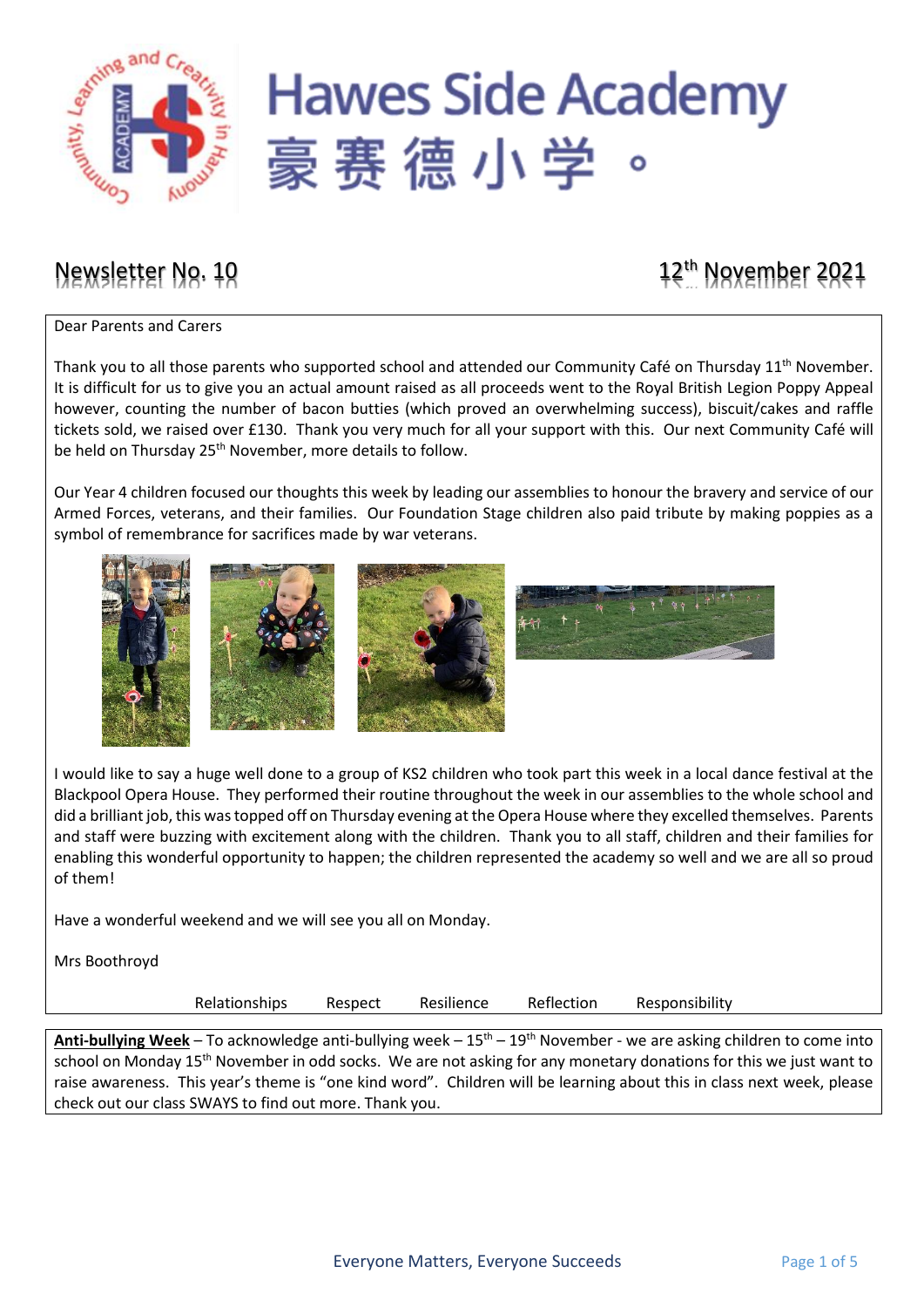#### **Community Café - Raffle Ticket Winners**

Congratulations go to:

| $1st$ Prize           | <b>Hamper</b>                    |
|-----------------------|----------------------------------|
|                       | Ticket No 283 - c/o Kaitlyn, 6H  |
| 2 <sup>nd</sup> Prize | 3 small bottles of wine          |
|                       | Ticket No 47 - c/o Kaitlyn, 4H   |
| 3rd Prize             | <b>Bottle of wine</b>            |
|                       | Ticket No 164 - c/o Milly, 1H    |
| 4 <sup>th</sup> Prize | <b>Paint Pouring Art</b>         |
|                       | Ticket No 41 - c/o Emily, 3H     |
| Prize                 | <b>Paint Pouring Art</b>         |
|                       | Ticket No 72 - c/o Alexander, 3H |
|                       |                                  |

Thank you to all those parents, carers, grandparents who purchased tickets.

## **Making Changes programme** - **FREE HEALTH AND FITNESS PROGRAMME!!!**

Are you interested in health, fitness and wellbeing for you and your family? If so, we are offering free sessions every Tuesday morning over the next four weeks –  $16^{th}$ ,  $23^{rd}$ ,  $30^{th}$  November and  $7^{th}$  December. Just drop your child/children off at school and join us from 8:55am until 9:15pm in the main hall. Unfortunately, spaces are limited (15 places).

In January, the sessions will move to a Tuesday afternoon: 3:30pm until 4.30pm. During this hour, you and your child/children will learn all about health and wellbeing. You'll learn many things including information on portion sizes, eating a balanced diet, food groups, hydration, wellbeing and the benefits of being active.

To book a place please the school office. As places are limited, allocations will be made on a first-come-first served basis.

# **YOUR CHILD'S ANNUAL FLU VACCINATION (NASAL SPRAY)**

Just a quick reminder that the School Age Vaccination Team will be in school on Thursday 18<sup>th</sup> November to give the nasal flu spray to all those pupils with parental consent.

| <b>Pupil First</b><br><b>Name</b> | <b>Class</b> | Value<br>Recognised | <b>Values Certificate Comment</b>                                                                                                                                                                |  |  |
|-----------------------------------|--------------|---------------------|--------------------------------------------------------------------------------------------------------------------------------------------------------------------------------------------------|--|--|
| Keegan                            | <b>RH</b>    | Reflection          | For showing maturity with his emotions when faced with challenges.                                                                                                                               |  |  |
| Millie                            | RH.          | Relationships       | For being more confident and making new friends.                                                                                                                                                 |  |  |
| Noah                              | <b>RS</b>    | Resilience          | Noah has been trying his best to blend and segments sounds to make a<br>word. Well done Noah!                                                                                                    |  |  |
| Joe                               | <b>RS</b>    | Resilience          | For trying his best in all he does in different labs in our classroom.                                                                                                                           |  |  |
| Kane                              | <b>RA</b>    | Resilience          | Kane is doing really well with his writing. He is very good at concentrating<br>and making sure he is writing on the line. He even remembers to check his<br>'Cheeky Checklist'. Well done Kane! |  |  |
| Layla                             | <b>RA</b>    | Respect             | Layla has impeccable manners and is very welcoming of new children or<br>teachers in the classroom. Well done Layla!                                                                             |  |  |
| Rory                              | 1H           | Resilience          | Rory showed great resilience in his writing this week and has completed<br>some fabulous poetry about Autumn. Well done Rory!                                                                    |  |  |
| Eleanor                           | 1H           | Relationships       | Eleanor has been a good friend to others and always sets a great example<br>following the golden rules. Keep up your super kindness to others Eleanor!                                           |  |  |
| Harry                             | 1S           | Respect             | For always being ready to learn and for being a great role model to others.                                                                                                                      |  |  |
| Alice                             | 1S           | Resilience          | For trying incredibly hard with her reading and writing.                                                                                                                                         |  |  |
| Zack                              | 1A           | Resilience          | Zack has demonstrated resilience in his maths this week and has worked<br>hard to find different pairs of numbers to total 7 and 8.                                                              |  |  |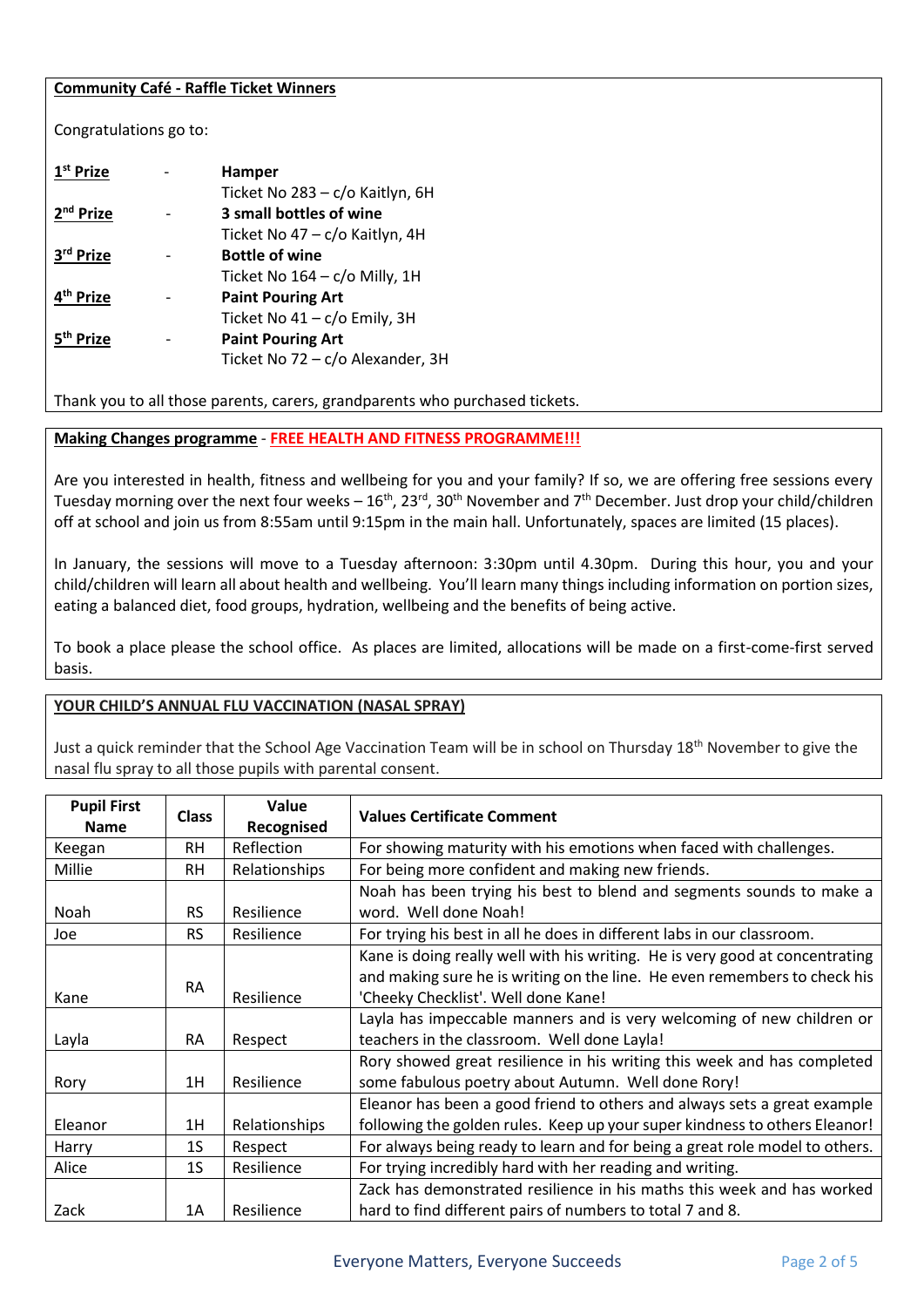|           |           |                | Ava has been a great friend to lots of members of the class this week,         |  |  |
|-----------|-----------|----------------|--------------------------------------------------------------------------------|--|--|
|           |           |                | supporting others in their learning and making sure everyone has someone       |  |  |
| Ava       | 1A        | Relationships  | to play with at play time.                                                     |  |  |
| Riley-Jay | 2H        | Responsibility | For knowing and recalling facts about Queen Victoria in our history lesson.    |  |  |
|           |           |                | For super work recognising 2-digit numbers and adding them together in         |  |  |
| Jacob     | 2H        | Resilience     | Maths.                                                                         |  |  |
| Elsa      | 2S        | Resilience     | For always trying hard with her Maths.                                         |  |  |
| Madison   | 2S        | Respect        | For always listening and being ready to learn.                                 |  |  |
|           |           |                | Well done Oliver for demonstrating responsibility and independence with        |  |  |
| Oliver    | 2A        | Responsibility | your learning. Great work with your reading!                                   |  |  |
| Chelsey   | 2A        | Resilience     | Well done Chelsey for trying very hard in English to create super sentences!   |  |  |
| Alexander | 3H        | Responsibility | For taking responsibility for his learning and always working hard.            |  |  |
|           |           |                | For showing determination in her lessons when faced with challenging           |  |  |
| Charlie   | 3H        | Resilience     | work.                                                                          |  |  |
|           |           |                | For trying hard with all her work and not giving up if she finds something     |  |  |
| Imogen    | <b>3S</b> | Resilience     | tricky. Well done Imogen!                                                      |  |  |
|           |           |                | For doing a great job following the active listening rules and trying his best |  |  |
| Kaydon    | 3S        | Respect        | with all his work. Keep up the good work Kaydon!                               |  |  |
|           |           |                | Leo has worked incredibly hard with his maths this week adding and             |  |  |
| Leo       | 3A        | Responsibility | subtracting 3-digit numbers.                                                   |  |  |
|           |           |                | Riley has been a superstar in maths partitioning 2-digit numbers and           |  |  |
| Riley     | 3A        | Responsibility | learning his number bonds.                                                     |  |  |
| Ben       | 4H        | Reflection     | For working hard to make good choices at school.                               |  |  |
|           |           |                | Naomi always asks her teacher if there is anything she can do to help. She     |  |  |
| Naomi     | 4H        | Responsibility | is always kind and looks after her classroom.                                  |  |  |
|           |           |                | For showing outstanding resilience within her maths work and never giving      |  |  |
| Jorgie    | 4S        | Resilience     | up!                                                                            |  |  |
|           |           |                | For showing wonderful respect to all within class and helping those around     |  |  |
| Leo       | 4S        | Respect        | him with their work whenever he can!                                           |  |  |
|           |           |                | For having a respectful, caring attitude towards his peers and amazing PE      |  |  |
| Zayne     | 4Α        | Respect        | balance skills.                                                                |  |  |
|           |           |                | For wonderful respectfulness towards her peers, in class and all through       |  |  |
| Evie      | 4A        | Respect        | school.                                                                        |  |  |
| Indiana   | 5H        | Relationships  | For being an asset to our extra-curricular community.                          |  |  |
| Harry     | 5H        | Responsibility | Superb effort and dedication to learning within Musical Theatre.               |  |  |
|           |           |                | For working so hard with her maths this week and overcoming some tricky        |  |  |
| Izabelle  | <b>5S</b> | Resilience     | challenges.                                                                    |  |  |
|           |           |                | For working so hard independently and never giving up, even if he finds it     |  |  |
| Mikki-Boi | <b>5S</b> | Responsibility | hard!                                                                          |  |  |
|           |           |                | Tanzeem has been really resilient in his swimming lessons and shown great      |  |  |
| Tanzeem   | 5A        | Resilience     | improvement.                                                                   |  |  |
|           |           |                | Adele always works very sensibly, she has shared more in class this week       |  |  |
| Adele     | 5A        | Resilience     | and tries her best in all lessons.                                             |  |  |
|           |           |                | For writing a super diary and adding emphasis when reading it out in order     |  |  |
| Oliver    | 6H        | Resilience     | to entertain his class mates.                                                  |  |  |
| Sasha     | 6H        | Relationships  | For supporting other members of the class when they need help in Maths.        |  |  |
|           |           |                | For a really fantastic effort with his English writing! I am so proud of your  |  |  |
| Seth      | 6S        | Responsibility | effort Seth - well done!                                                       |  |  |
| Sam       | 6S        | Relationships  | For treating others with respect and understanding - Well done Sam!            |  |  |
|           |           |                | For being resilient with his learning. You have tried so hard Jack, especially |  |  |
| Jack      | 6A        | Resilience     | with your writing.                                                             |  |  |
|           |           |                | For making sure everyone is ok and making everyone feel welcome in our         |  |  |
| Alyssia   | 6A        | Relationships  | Academy.                                                                       |  |  |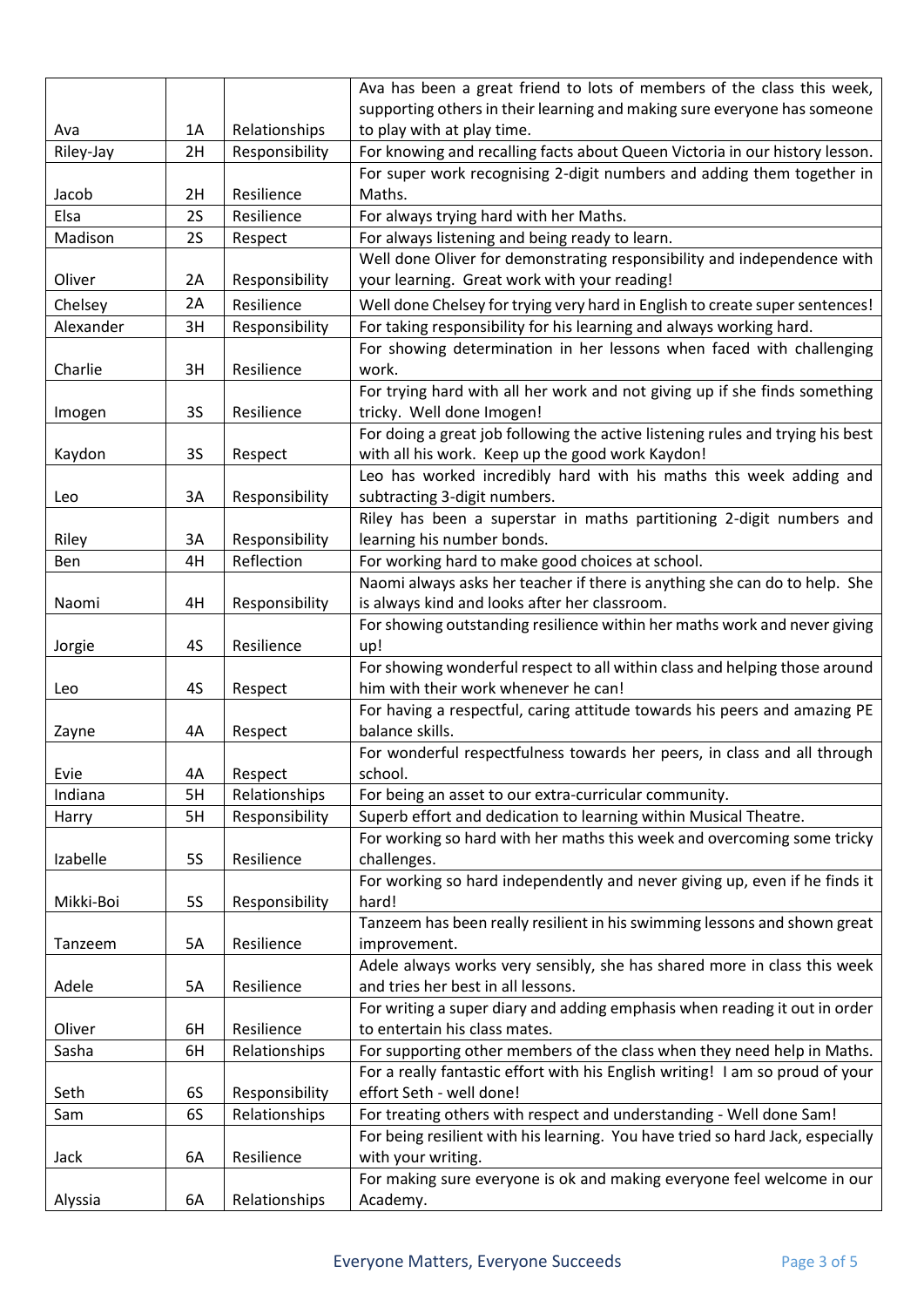#### **School Admissions – September 2022**

**Primary Applications** – If your child was born between **1st September 2017** and **31st August 2018**, you must apply for a Primary School Reception place for September 2022. (Applications are required for all children with a 4<sup>th</sup> birthday between 1st September 2021 and 31st August 2022). **Closing date for applications – 15th January 2022.**

**Secondary Applications** – If your child is in the final year of primary education (Year 6), you must apply for a Secondary School Year 7 place for September 2022. (Applications are required for all children who are in their final year at a primary school). **Closing date for applications – 31st October 2021.**

If you live in Blackpool (pay council tax to Blackpool) you need to apply for a school place on-line at: [www.blackpool.gov.uk/schooladmissions.](http://www.blackpool.gov.uk/schooladmissions)

Before you complete and submit your application you are advised to read Blackpool Council's guide for parents at: [www.blackpool.gov.uk/schooladmissions.](http://www.blackpool.gov.uk/schooladmissions)

The on-line system offers a quick and secure means of applying for places. Paper applications and information booklets are available from schoolaccess@blackpool.gov.uk or telephone 01253 476637.

If you pay your council tax to Wyre or Fylde then you will need to access Lancashire's on-line application system at www.lancashire.gov.uk You can still express preferences for Blackpool schools on Lancashire's application system.

## **PLEASE DO NOT LEAVE IT UNTIL THE LAST MINUTE!**

# **Diary Dates (Correct at time of printing)**

**Annual Flu Vaccination (Nasal Spray) – Thursday 18th November 2021**

**Community Café – Thursday 25th November 2021 (more info to follow)**

**Non-Uniform Day – Friday 17th December 2021**

**Christmas 2021 – School closes on Friday 17th December 2021 @ 2:00pm** *(Whole school)*

**School re-opens – Wednesday 5th January 2022 @ 8:50am**

**Open Evening for children starting school September 2022 – Thursday 6th January 2022 @ 4:00pm-6:00pm**

**Non-Uniform Day – Friday 11th February 2022**

**Spring Half Term 2022 – School closes on Friday 11th February 2022** *(Foundation, Yrs 1 & 2 @ 3:15 pm) (Yrs 3, 4, 5, & 6 @ 3:20 pm)*

**School re-opens – Monday 21st February 2022 @ 8:50am**

**Non-Uniform Day – Friday 1st April 2022**

**Easter Break 2022 – School closes on Friday 1st April 2022 @ 2:00pm** *(Whole school)*

**School re-opens – Tuesday 19th April 2022 @ 8:50am**

**May Day – Monday 2nd May – School closed all day** *(open as normal Tuesday 3rd May @ 8:50am)*

**Non-Uniform Day – Thursday 26th May 2022**